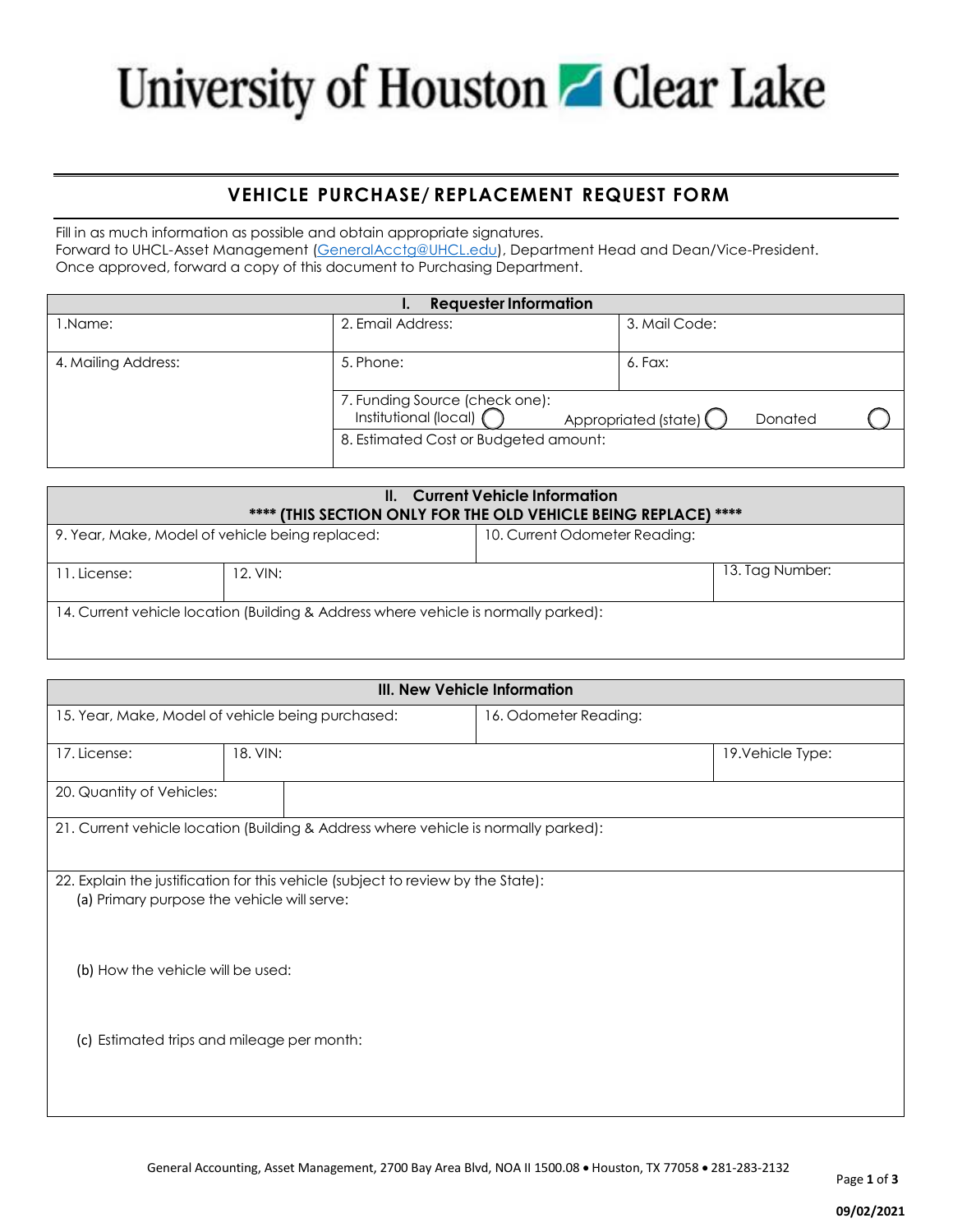# University of Houston Glear Lake

### **VEHICLE PURCHASE/ REPLACEMENT REQUEST FORM**

23. List any specifications and attachments that need to be added to this vehicle to accomplish the mission of your department (this will be used to help prepare the Purchase Order and be included in State mandated reporting requirements) (Attach additional sheets if needed):

#### **IV. Accounting Information**

24. Account number for Purchase:

25. Account number for Maintenance/Fuel:

| <b>Authorized Signatures</b><br>V.         |            |       |
|--------------------------------------------|------------|-------|
| Department Head Title:                     | Signature: | Date: |
| Print Name:                                |            |       |
| Dean/Vice President title: (if applicable) | Signature: | Date: |
| Print Name:                                |            |       |
| Asset Management Title:                    | Signature: | Date: |
| Print Name                                 |            |       |
| Additional Signatures:                     | Signature: | Date: |
| Print Name:                                |            |       |

| <b>Vehicle Setup Information</b><br>***** To Be Filled Out By Asset Management Only ***** |                   |                   |                  |
|-------------------------------------------------------------------------------------------|-------------------|-------------------|------------------|
| Department Name on Vehicle:                                                               |                   |                   |                  |
| Title File #                                                                              | Purchase Order #: | Fuel Card #:      | Inventory $\#$ : |
| Year:                                                                                     | Make:             | Model:            | Class Code:      |
| License:                                                                                  | VIN:              | Initial Odometer: | Primary Fuel:    |